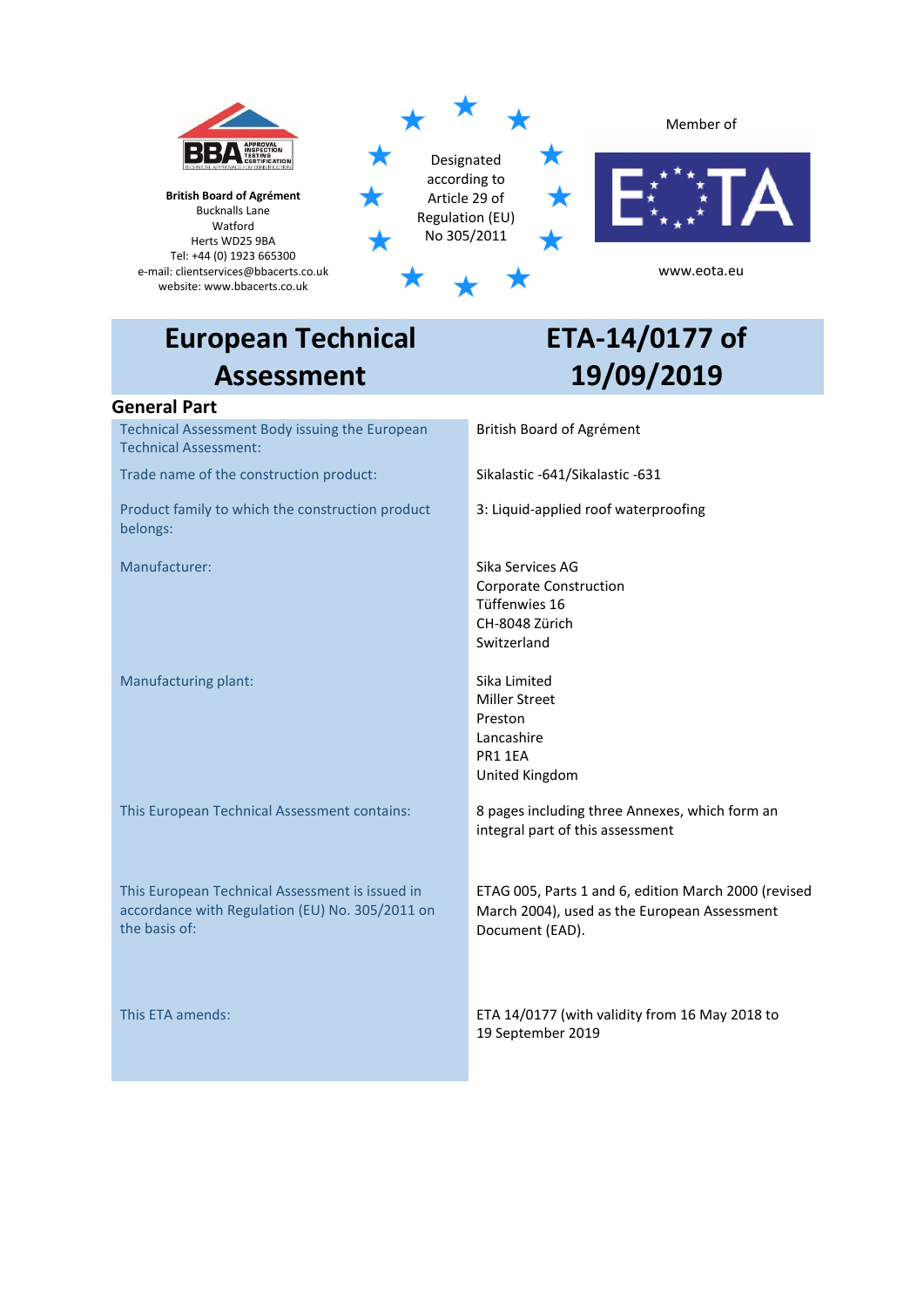**Translations of this European Technical Assessment (ETA) in other languages must fully correspond to the original issued document and should be identified as such.**

**Communication of this ETA, including transmission by electronic means, must be in full (except the confidential Annexes referred to above). However, partial reproduction may be made with the written consent of the issuing Technical Assessment Body. Any partial reproduction has to be identified as such.**

#### **1 Technical description of the product**

The kit consists of the following components:

- Sikalastic -641 a one-part, moisture-triggered, aliphatic polyurethane
- Sikalastic -631 a one-part, moisture-triggered, aromatic polyurethane for use as a basecoat
- Sika Concrete Primer for priming concrete substrates
- Sika Concrete Primer LO a low-odour primer for concrete substrates
- Sika Metal Primer for preparing metal substrates
- Sika Reemat Premium a non-woven glass reinforcement
- Sika Reemat Standard a non-woven glass reinforcement
- Sikalastic Fleece -200 a polyester fleece reinforcement
- Skid-inhibiting Grit to provide a non-slip finish to the final coat.

The kit is used to produce two- and three-coat applications. The application rates, finished thickness and reinforcements are given in the following tables.

|                                                                       | Coverage rate and finished thickness      |                                           |                                    |                                          |                                                    |
|-----------------------------------------------------------------------|-------------------------------------------|-------------------------------------------|------------------------------------|------------------------------------------|----------------------------------------------------|
| System build-up                                                       | Sikalastic -641<br><b>Economic System</b> | Sikalastic -641<br><b>Standard System</b> | Sikalastic -641<br>Enhanced System | Sikalastic -641<br><b>Premium System</b> | Sikalastic -641<br><b>Premium Fleece</b><br>System |
| Base coat $(\ell \cdot m^{-2})$<br>(Sikalastic -641)<br>Reinforcement | 1.00<br>Sika Reemat<br>Standard           | 1.25<br>Sika Reemat<br>Premium            | 1.25<br>Sika Reemat<br>Premium     | 1.25<br>Sika Reemat<br>Premium           | 1.25<br>Sikalastic Fleece -<br>200                 |
| Top coat $(\ell \cdot m^{-2})$<br>(Sikalastic -641)                   | 0.5                                       | 0.5                                       | 0.75                               | 0.6 two coats                            | 0.6 two coats                                      |
| Dry film thickness<br>(mm)                                            | $1.3\,$                                   | 1.5                                       | 1.8                                | 2.2                                      | 2.2                                                |

| <b>Coverage rate and finished thickness</b>         |                     |                     |                     |                     |
|-----------------------------------------------------|---------------------|---------------------|---------------------|---------------------|
| System build-up                                     | SikaRoof i-Cure -12 | SikaRoof i-Cure -15 | SikaRoof i-Cure -18 | SikaRoof i-Cure -22 |
| Base coat $(\ell \cdot m^{-2})$                     | 0.75                | 1.00                | 1.00                | 1.00                |
| (Sikalastic -631)                                   | Sika Reemat         | Sika Reemat         | Sika Reemat         | Sika Reemat         |
| Reinforcement                                       | Standard            | Premium             | Premium             | Premium             |
| Top coat $(\ell \cdot m^{-2})$<br>(Sikalastic -641) | 0.75                | 0.75                | 1.10                | 0.8 two coats       |
| Dry film thickness<br>(mm)                          | 1.3                 | $1.5\,$             | 1.8                 | 2.2                 |

Sika Biowash is an auxiliary to the kit and is a surface biocide for the treatment of microbial contamination (fungi, algae, lichen, mildew and moulds) on substrates prior to application of the kit.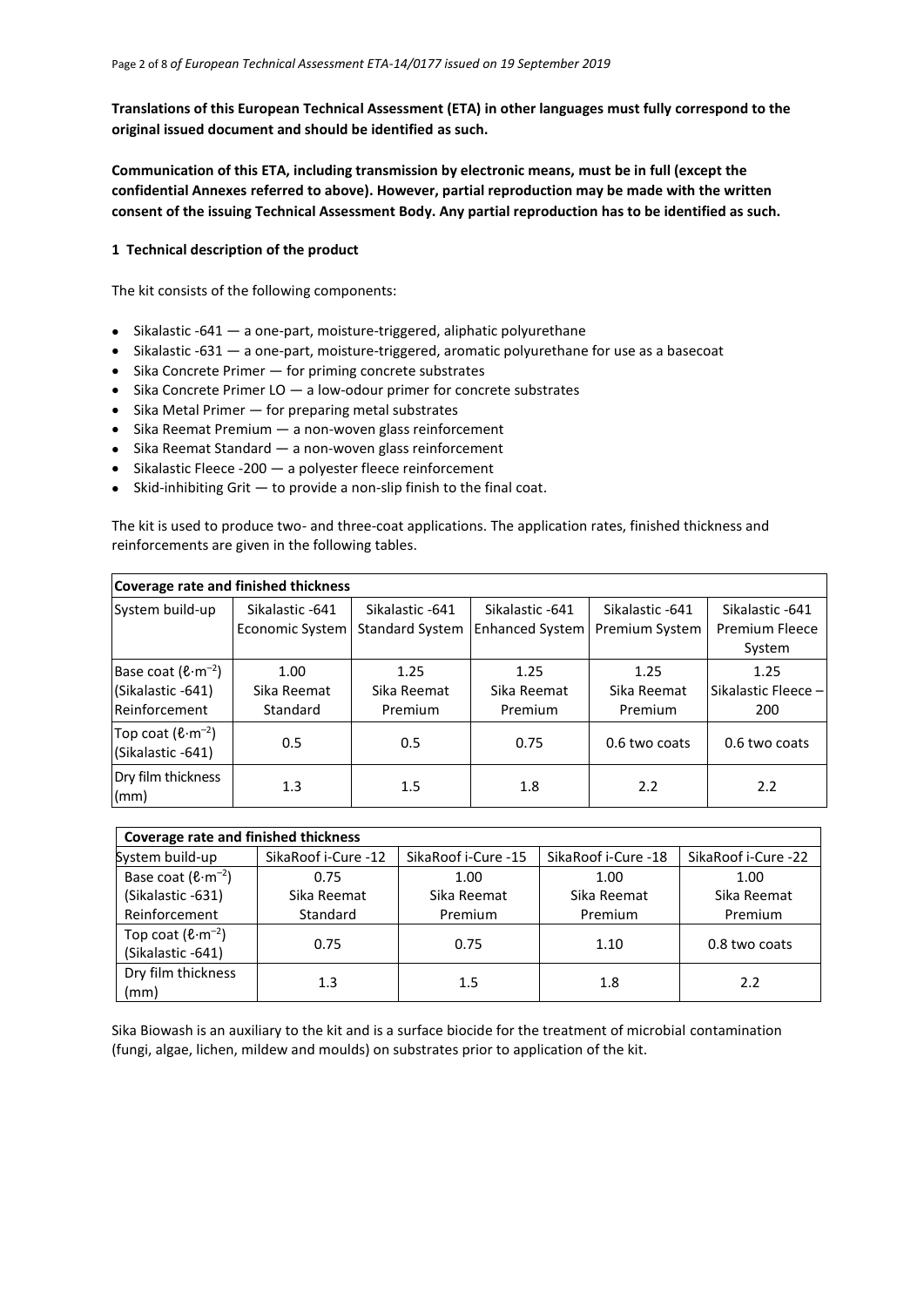#### **2 Specification of the intended use(s) in accordance with the applicable European Assessment Document (hereinafter EAD)**

For use as a liquid-applied roof waterproofing on flat and pitched roofs on the following substrates:

- concrete
- bituminous roofing felt
- steel
- asphalt
- Sika-approved carrier membranes over jointed substrates, including timber
- existing coatings/roof paints
- single-ply membranes including PVC, TPO and EPDM
- PIR insulation board in conjunction with a Sika-approved carrier membrane
- mineral wool insulation (MW) in conjunction with Sika-approved carrier membrane.

The provisions made in this EAD are based on an assumed working life for the roof of 10 years for the Economic System, Standard System, SikaRoof i-Cure -12 and SikaRoof i-Cure -15, and 25 years for the Enhanced System, Premium System, Premium Fleece System, SikaRoof i-Cure -18 and SikaRoof i-Cure -22. The indications given on the working life cannot be interpreted as a guarantee given by the producer, but are to be regarded only as a means for choosing the right products in relation to the expected economically reasonable working life of the works.

## **3 Performance of the product and references to the methods used for its assessment.**

## 3.1 **Mechanical resistance and stability (BWR 1)**

Not relevant.

## 3.2 **Safety in case of fire (BWR 2)**

| <b>Characteristic</b>     | Method                                                                       | <b>Classification</b> |
|---------------------------|------------------------------------------------------------------------------|-----------------------|
| External fire performance | ENV 1187 : 2012 Tests 1 and 4 Classified to<br>EN 13501-5 : 2005 + A1 : 2009 | See Annex A           |
| Reaction to fire          | EN ISO 11925-2 : 2010 Classified to EN 13501-1 :<br>$2007 + A1:2009$         | See Annex A           |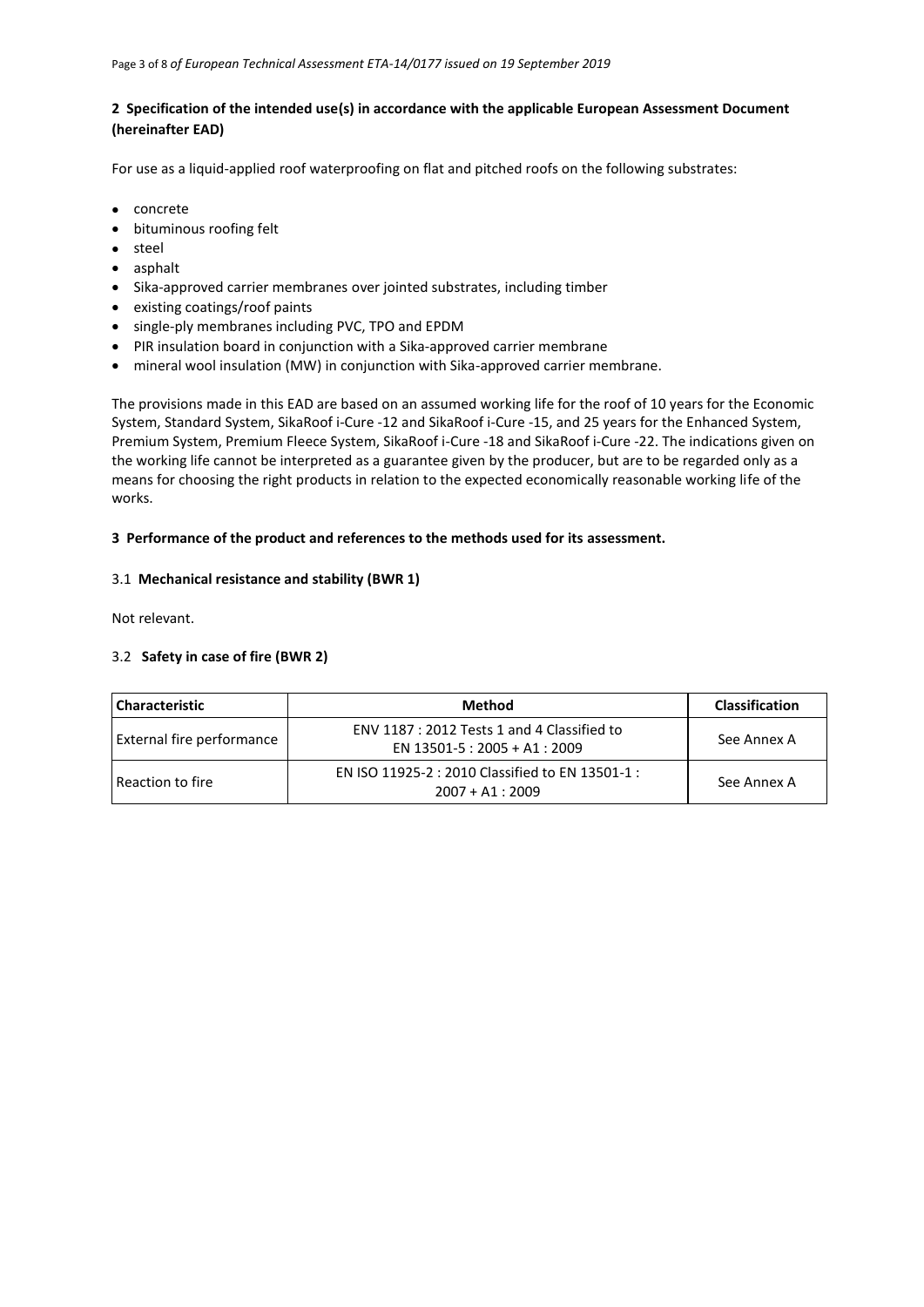#### 3.3 **Health, hygiene and the environment (BWR 3)**

| <b>Characteristic</b>                                   | <b>Method</b>                                                    | Category    |
|---------------------------------------------------------|------------------------------------------------------------------|-------------|
| Resistance to water vapour                              | EN 1931 : 2000                                                   | See Annex A |
| Watertightness                                          | EOTA TR-003                                                      | See Annex A |
| Resistance to wind loads                                | EOTA TR-004                                                      | See Annex A |
| Resistance to dynamic indentation                       | EOTA TR-006                                                      | See Annex A |
| Resistance to static indentation                        | EOTA TR-007                                                      | See Annex A |
| Resistance to fatigue movements                         | EOTA TR-008                                                      | See Annex A |
| Effect of low surface temperatures                      | EOTA TR-006                                                      | See Annex A |
| Extreme low temperatures                                | EOTA TR-006<br>EOTA TR-013                                       | <b>NPD</b>  |
| Effects of high surface temperature                     | EOTA TR-007                                                      | See Annex A |
| Resistance to heat ageing                               | EOTA TR-011<br>EN ISO 527-4 : 1996<br>EOTA TR-006<br>EOTA TR-008 | See Annex A |
| UV radiation in the presence of<br>water                | EOTA TR-010<br>EN ISO 527-4:1996<br>EOTA TR-006                  | See Annex A |
| Resistance to water ageing                              | EOTA TR-012<br>EOTA TR-004<br>EOTA TR-007                        | See Annex A |
| Root resistance                                         | EN 13948 : 2007                                                  | <b>NPD</b>  |
| Content and/or release of<br>dangerous substances $(1)$ | EOTA TR-034                                                      | <b>NPD</b>  |

(1) The manufacturer has made a declaration that the product does not contain any dangerous substances.

#### 3.4 **Safety and accessibility in use (BWR 4)**

| <b>Characteristic</b>      | <b>Method</b>              | Category    |
|----------------------------|----------------------------|-------------|
| Resistance to wind loads   | EOTA TR-004                | See Annex A |
| Resistance to water ageing | EOTA TR-012<br>EOTA TR-004 | See Annex A |
| Slipperiness               | SS 92 3515                 | See Annex A |

## 3.5 **Protection against noise (BWR 5)**

Not relevant.

#### 3.6 **Energy economy and heat retention (BWR 6)**

Not relevant.

## 3.7 **Sustainable use of natural resources (BWR 7)**

Not relevant.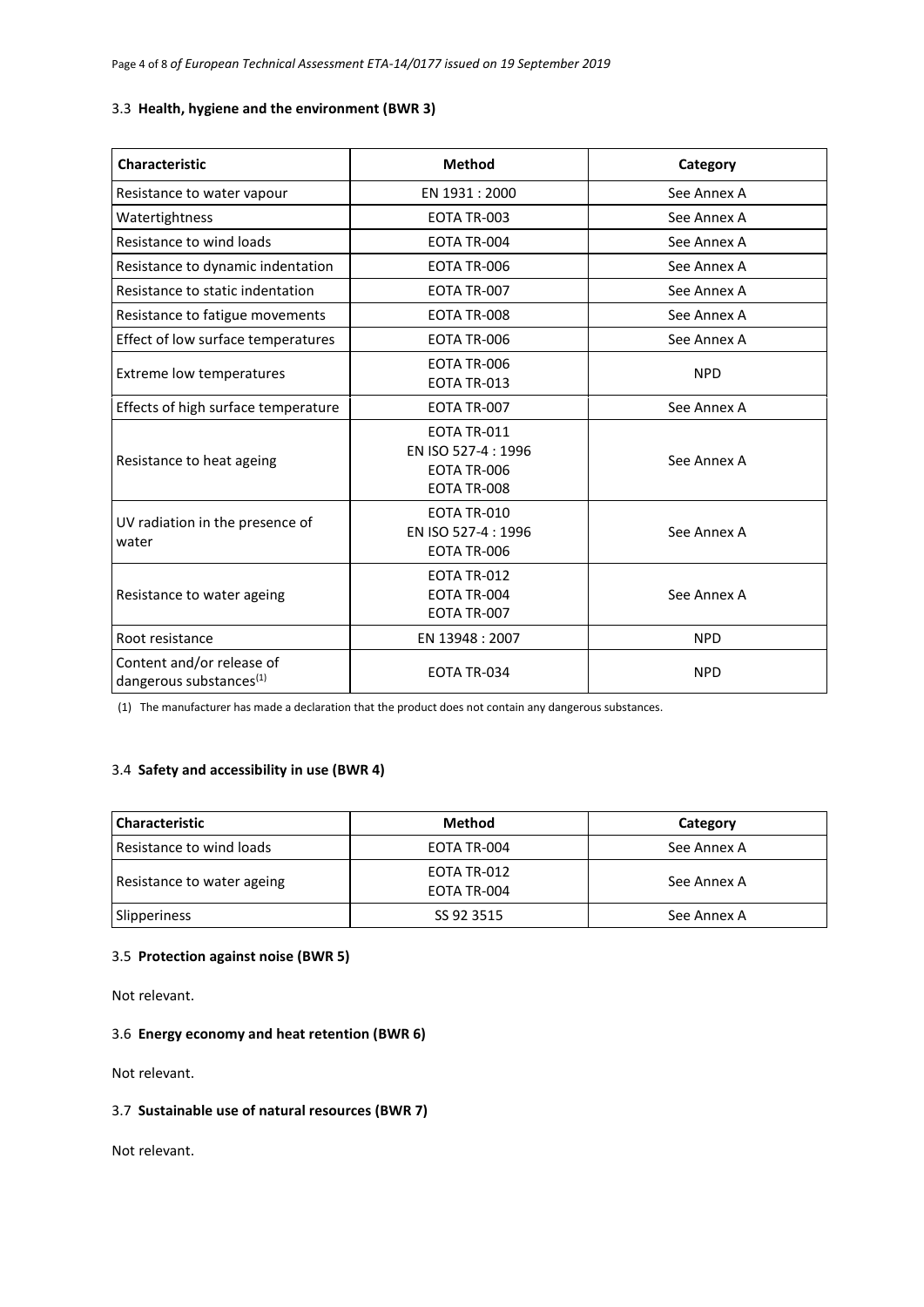#### 3.8 **Related aspects to serviceability**

| <b>Characteristic</b>                                                                 | <b>Method</b>                      | Category    |
|---------------------------------------------------------------------------------------|------------------------------------|-------------|
| Comparative testing of dynamic indentation<br>- variation in installation temperature | EN ISO 527-4 : 1996<br>EOTA TR-006 | See Annex A |
| Effects of day joints                                                                 | EOTA TR-004                        | See Annex A |

## **4 Assessment and verification of constancy of performance (hereinafter AVCP) system applied, with reference to its legal base**

According to Decision 98/599/EC of the European Commission<sup>(1)</sup> and amended by Decision 2001/596/EC of the European Commission<sup>(2)</sup>, the AVCP system (see Annex V to Regulation (EU) No 305/2011) given in the following table applies.

| Product                                   | Intended use                       | Level or class | System |
|-------------------------------------------|------------------------------------|----------------|--------|
| Liquid-applied roof<br>waterproofing kits | For all roof waterproofing<br>uses | -              |        |

(1) Official Journal of the European Communities L 287 of 24.10.1998.

(2) Official Journal of the European Communities L 209 of 02.08.2001.

#### **5 Technical details necessary for the implementation of the AVCP system, as provided for in the applicable EAD**

#### 5.1 **Tasks of the manufacturer**

The manufacturer must make a declaration of conformity, stating that the construction product is in conformity with the provisions of the European Technical Assessment.

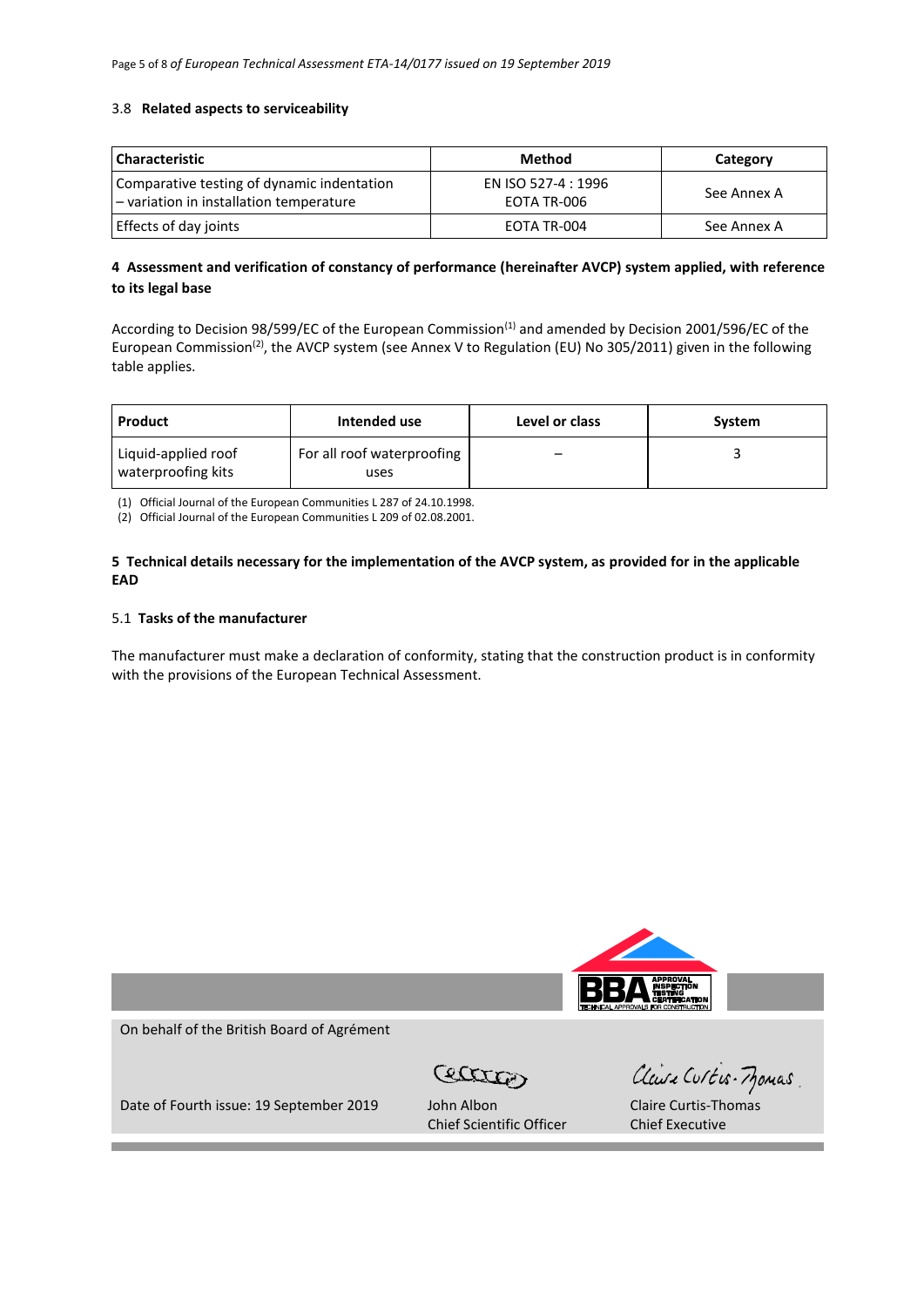# ANNEX A CATEGORISATION OF LEVELS OF PERFORMANCE OF SIKALASTIC -641/-631

This annex applies to the Sikalastic -641/-631 roof waterproofing kit used to produce the Economic System, Standard System, SikaRoof i-Cure -12 and SikaRoof i-Cure -15 described in the main body of the ETA.

The substrates applicable to this kit are defined in the main body of the ETA.

The kit has the following characteristics:

- water vapour resistance factor  $(\mu)$ 
	- 1.3 mm Economic System 3082
		- 1.3 mm SikaRoof i-Cure -12 3837
	- 1.5 mm SikaRoof i-Cure -15 6172
- resistance to wind loads >50 kPa
- assembled kit thickness  $-$  1.3 and 1.5 mm

The categorisation of levels of performance in accordance with ETAG 005 are:

- External fire performance
	- $B_{ROOF}(t1)^{(1)(2)}$
	- $B_{\text{ROOF}}(t4)^{(1)(2)}$
- Reaction to fire Euroclass E
- Categorisation by working life  $-$  W2
- Categorisation by climatic zones M and S
- Categorisation by imposed loads
	- Economic System/Standard System P2 to P4 SikaRoof i-Cure -12 – P2 to P3 SikaRoof i-Cure -15 – P3 to P4
- Categorisation by roof slope S1 to S4
- Categorisation by surface temperature lowest — TL3 highest — TH4
- Statement on dangerous substances none contained
- Root resistance NPD
- Slipperiness

|                                                       | Slope(°)/friction coefficient |
|-------------------------------------------------------|-------------------------------|
| no Skid-Inhibiting Grit (dry)                         | 18.7/0.34                     |
| Skid-Inhibiting Grit at 0.25 $kg·m-2$ (dry)           | 29.0/0.55                     |
| Skid-Inhibiting Grit at 1.00 kg·m <sup>-2</sup> (dry) | 32.0/0.62                     |
| no Skid-Inhibiting Grit (wet)                         | 16.7/0.30                     |
| Skid-Inhibiting Grit at 0.25 kg·m <sup>-2</sup> (wet) | 28.3/0.54                     |
| Skid-Inhibiting Grit at 1.00 $kg·m-2$ (wet)           | 32.0/0.62.                    |

- (1) The system tested consisted of an 18 mm plywood substrate primed with Primer 600, one layer of S-vap 5000E SA self-adhesive vapour control layer, Decostik SP polyurethane adhesive applied at 100 g·m<sup>-2</sup>, 80 mm glass fibre faced polyisocyanurate insulation board, Primer 600 applied at 150 g·m<sup>-2</sup>, one layer of Carrier Membrane SA, one coat of Sikalastic -641 applied at 1.0 ℓ·m<sup>-2</sup>, a layer of Sika Reemat Premium and one coat of Sikalastic -641 applied at 0.5  $\ell$ ·m<sup>-2</sup>.
- (2) The system tested consisted of an 18 mm plywood substrate primed with Primer 610, one layer of S-vap 5000E SA self-adhesive vapour control layer, Decostik SP polyurethane adhesive applied at 100 g·m<sup>-2</sup>, 80 mm glass fibre faced polyisocyanurate insulation board, Primer 610 applied at 150 g·m<sup>-2</sup>, one layer of S-vap 5000E SA self-adhesive Carrier Membrane, one coat of Sikalastic -631 applied at 0.75 *l*·m<sup>-2</sup>, a layer of Sika Reemat Premium and one coat of Sikalastic -641 applied at 0.75  $\ell$ ·m<sup>-2</sup>.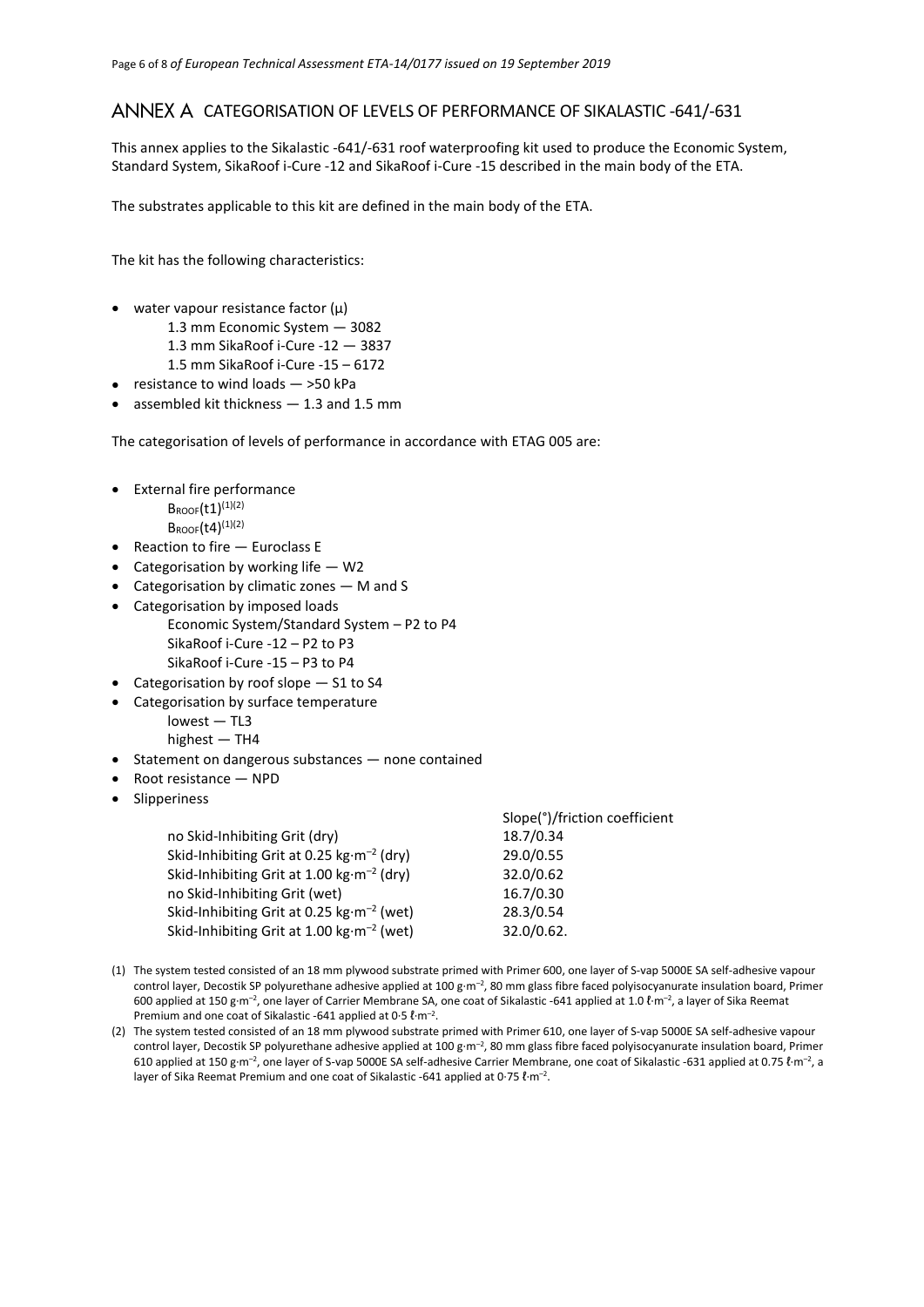# ANNEX B CATEGORISATION OF LEVELS OF PERFORMANCE OF SIKALASTIC -641/-631

This annex applies to the Sikalastic -641/-631 roof waterproofing kit used to produce the Enhanced System, Premium System, SikaRoof i-Cure -18 and SikaRoof i-Cure -22 described in the main body of the European Technical Assessment.

The substrates applicable to this kit are defined in the main body of the European Technical Assessment.

The kit has the following characteristics:

- water vapour resistance factor  $(\mu)$ 
	- 1.8 mm Enhanced System 2878
	- 1.8 mm SikaRoof i-Cure -18 4171
	- 2.2 mm Premium System 2782
	- SikaRoof i-Cure -22 3804
- resistance to wind loads >50 kPa
- assembled kit thickness 1.8 and 2.2 mm

The categorisation of levels of performance in accordance with ETAG 005 are:

- External fire performance
	- $B_{ROOF}(t1)^{(1)(2)}$
	- $B_{ROOF}(t4)^{(1)(2)}$
- Reaction to fire Euroclass E
- Categorisation by working life W3
- Categorisation by climatic zones M and S
- Categorisation by imposed loads P3 to P4
- Categorisation by roof slope S1 to S4
- Categorisation by surface temperature lowest — TL3 (Enhanced System and SikaRoof i-Cure -18), TL4 (Premium System and SikaRoof i-Cure -22) highest — TH4
- Statement on dangerous substances none contained
- Root resistance NPD
- Slipperiness

| Slope(°)/friction coefficient |
|-------------------------------|
| 18.7/0.34                     |
| 29.0/0.55                     |
| 32.0/0.62                     |
| 16.7/0.30                     |
| 28.3/0.54                     |
| 32.0/0.62.                    |
|                               |

- (1) The system tested consisted of an 18 mm plywood substrate primed with Primer 600, one layer of S-vap 5000E SA self-adhesive vapour control layer, Decostik SP polyurethane adhesive applied at 100 g·m<sup>-2</sup>, 80 mm glass fibre faced polyisocyanurate insulation board, Primer 600 applied at 150 g·m<sup>-2</sup>, one layer of Carrier Membrane SA, one coat of Sikalastic -641 applied at 1.25 ℓ·m<sup>-2</sup>, a layer of Sika Reemat Premium and one coat of Sikalastic - 641 applied at 0.6 & m<sup>-2</sup>.
- (2) The system tested consisted of an 18 mm plywood substrate primed with Primer 610, one layer of S-vap 5000E SA self-adhesive vapour control layer, Decostik SP polyurethane adhesive applied at 100 g·m<sup>-2</sup>, 80 mm glass fibre faced polyisocyanurate insulation board, Primer 610 applied at 150 g·m<sup>-2</sup>, one layer of S-vap 5000E SA self-adhesive Carrier Membrane, one coat of Sikalastic -631 applied at 1.0 ℓ·m<sup>-2</sup>, a layer of Sika Reemat Premium and two coats of Sikalastic -641 applied at 0.8 &m<sup>-2</sup>.